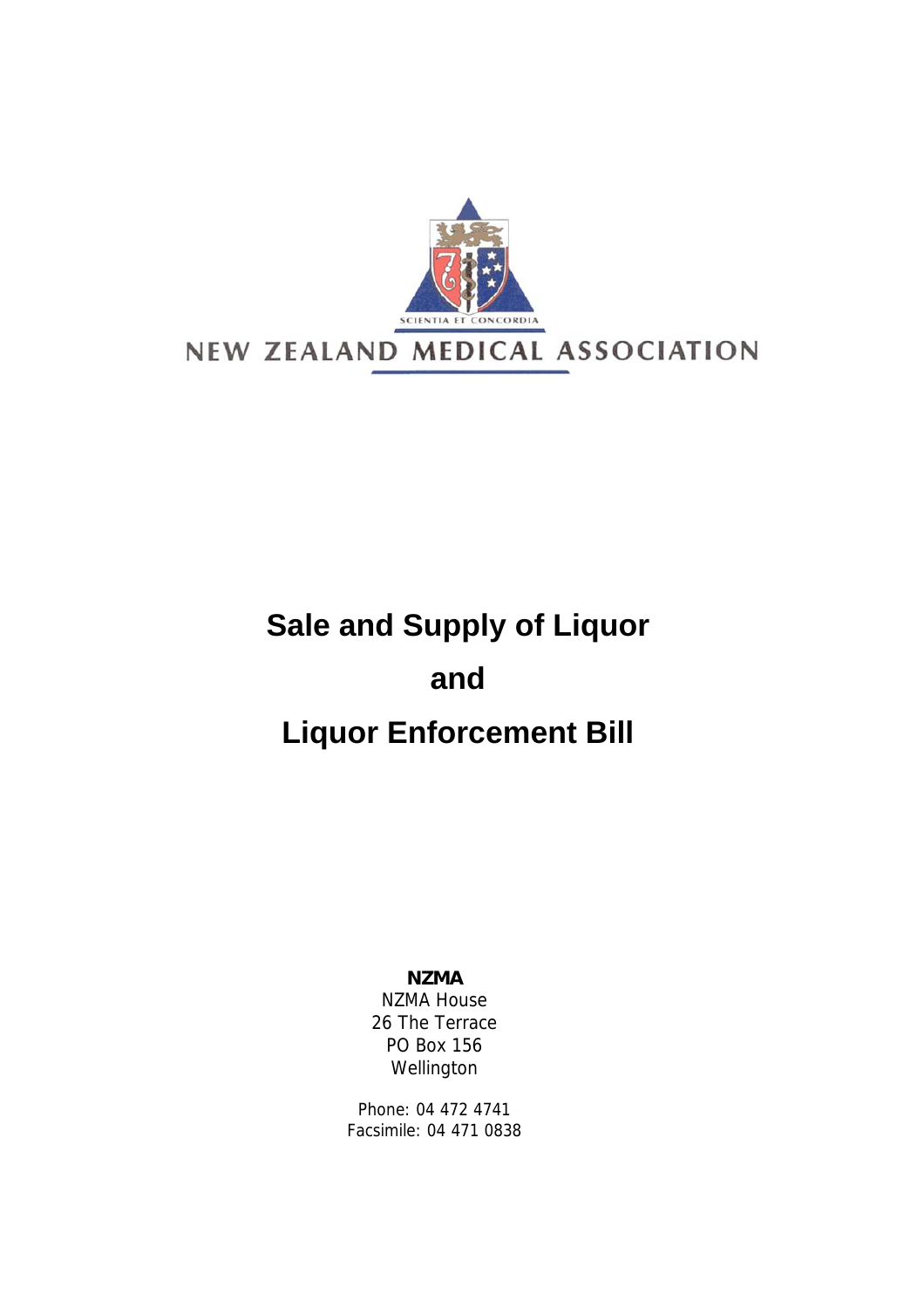## **Sale and Supply of Liquor and Liquor Enforcement Bill**

The NZMA is New Zealand's largest medical organisation and has a pan professional membership. We have around 4000 members who come from all areas of medicine including medical students, resident medical officers, general practitioners, and other specialists.

The NZMA aims to provide leadership of the medical profession, and promote:

- professional unity and values;
- the health of New Zealanders.

The key roles of the NZMA are to:

- provide advocacy on behalf of doctors and their patients;
- provide support and services to members and their practices;
- publish and maintain the Code of Ethics for the profession; and
- publish the New Zealand Medical Journal.

It has been a pleasure to read the Sale and Supply of Liquor and Liquor Enforcement Bill which proposes a number of changes to the law that NZMA has been advocating for some time. We are pleased to see the proposal to establish a form of "enforced self regulation" through the creation of the Liquor Advertising Advisory Body. We have been concerned for some time about the effectiveness of self regulation of alcohol products through the Advertising Standards Authority and our view has up until now been that the regulation of all broadcast liquor advertising programmes should be placed with a Statutory Authority. We accept that the establishment of this new body should ensure a greater role for government, as well as allow for systematic monitoring, independent auditing and strengthened compliance although time will tell as to whether or not this occurs. To be effective however the government must ensure that the new body is adequately resourced.

We note the proposal to move to a zero blood alcohol limit for those on restricted, limited and learner licenses. While we would like to support this proposal we are concerned that such a proposal will catch not only those who have consumed an alcoholic drink but also those who have taken medications such as cough syrup etc that contain small amounts of alcohol, but who are still in a fit state to drive. We have endeavoured to discuss our concerns with the New Zealand Police about the breadth of the potential Zero BAC net. The New Zealand Police have indicated however that they have not yet had discussions with the Ministry of Justice (the Ministry leading the Bill) around the enforcement of a zero BAC limit and are therefore unable to comment. Given that fact we cannot at this point support a zero BAC limit for learner, restricted and limited licence drivers. We advise though that if we could be given some assurance that innocent drivers would not be caught by the law change then we would support a zero BAC limit for **all** drivers under the age of 20.